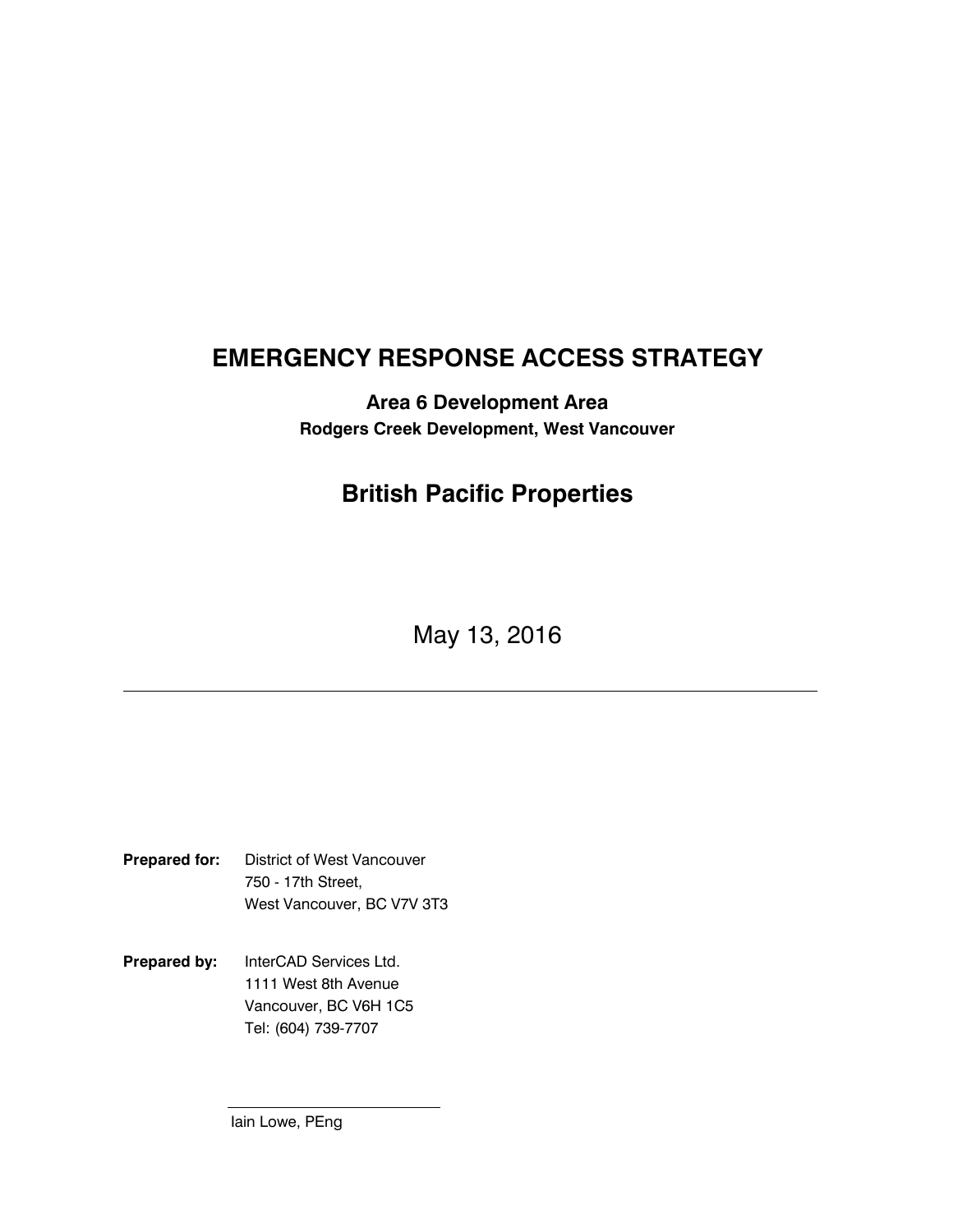# **Contents**

- 1.0 Introduction
- 2.0 Road Design
	- 2.1 Road H
	- 2.2 Road G
	- 2.3 Turning Movements
	- 2.4 Emergency Access Routes
	- 2.5 Hydrants

### List of Figures

1 Site Location Plan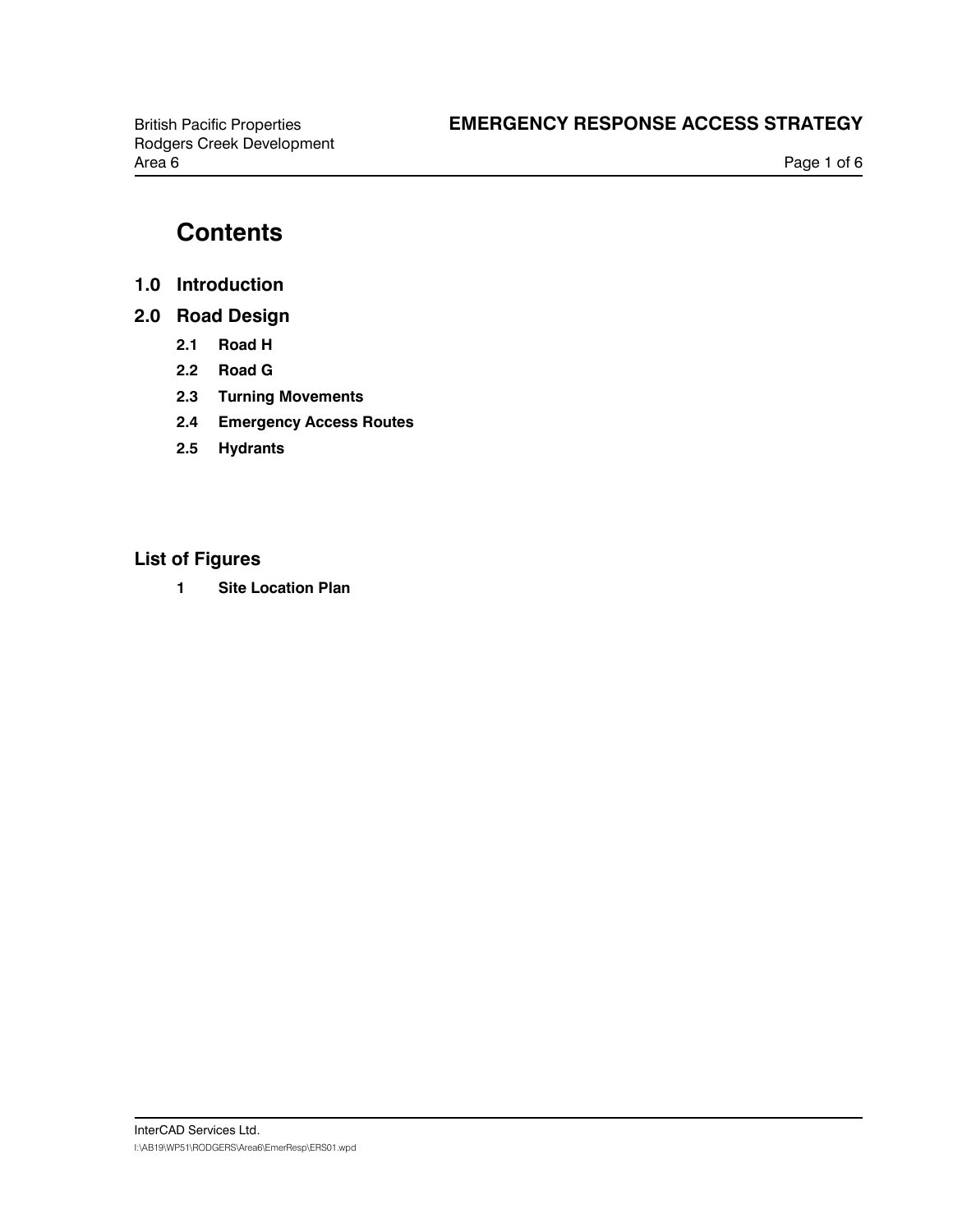## 1. Introduction

This document provides an explanation and discussion of the various routes planned for accessing the proposed Area 6 subdivision in order to assist those who will prepare and implement Emergency Response Plans.

This document provides comment on the road design as it relates to an Emergency Response Strategy. For supplementary information relating to the geometric road design and the servicing design for Area 6 please refer to the Functional Servicing Report.

Area 6 is the fifth phase of the Rodgers Creek development area. The proposed road layout was initially approved as part of the Rodgers Creek Area Development Plan and remains essentially unchanged since that time. Area 6 is located north and west of the Cypress Bowl Road and Chippendale Road intersection as per Figure 1. This intersection will provide the primary means of access for vehicular traffic under normal conditions. Pedestrian access will primarily be from the same intersection but will be supplemented by the Upper Mountain Path, that will run from near the intersection, west towards the future Cypress Village development. British Pacific Properties (BPP) have agreed with the District of West Vancouver (DWV) that they will construct the Upper Mountain Path prior to build out of Area 6. Additional walking trail connections will be provided to interconnect Roads G and H, the Upper Mountain Path and existing trails outside of the development area.

## 2. Road Design

#### 2.1 Road H

Road H is a cul-de-sac, which will run from Cypress Bowl Road westwards for approximately 700m where it will terminate with a turning circle. The design of the Cypress Bowl Road intersection has been approved by the Ministry of Transportation and Infrastructure (MoTI) and earthworks construction for the first 120m of Road H has been significantly advanced.

The road will generally be 15.0m wide with a 6.6m wide driveable surface. The design of the road is similar to many recent roads within Rodgers Creek with geometry that is required to accommodate the mountainous terrain that is typical of the area. Preliminary design has been submitted to DWV.

The following provides a brief summary of the road geometrics: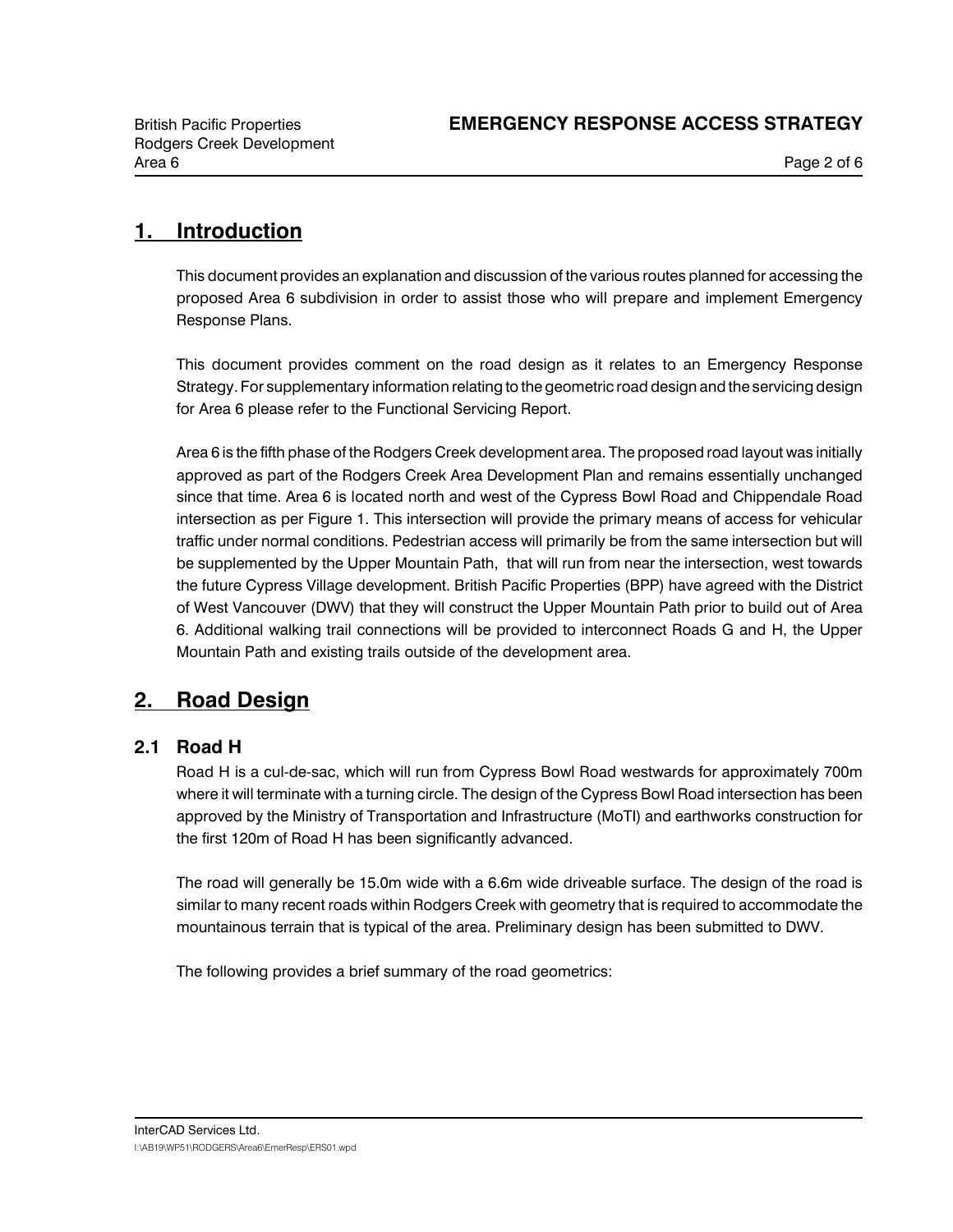- The typical road width is 6.6m measured from face of curb to face of curb.
- The maximum gradient of the road is 12.0%.
- Minimum horizontal radius of 26m at the intersection with Cypress Bowl Road. Otherwise minimum radius is 60m.
- The gradient reduces to 2.0% at the intersection with Cypress Bowl Road.
- The gradient reduces to 2.0% at the cul-de-sac.
- The cul-de-sac will have a radius of 9.2m.

#### 2.2 Road G

Road G is a cul-de-sac, which will run west and south from Road H for approximately 600m where it will terminate with a turning circle.

The road will be 15.0m wide with a 6.6m wide drivable surface. The design of the road is similar to many recent roads within Rodgers Creek with geometry that is required to accommodate the mountainous terrain that is typical of the location. Preliminary design has been submitted to the District of West Vancouver (DWV).

The following provides a brief summary of the road geometrics:

- The typical road width is 6.6m measured from face of curb to face of curb.
- The maximum gradient of the road is 12.0%.
- Minimum horizontal radius of 32m at intersection of Road H. Otherwise minimum radius of 60m.
- The gradient reduces to 4.0% at the cul-de-sac.
- The cul-de-sac will have a radius of 9.2m.

Figure 3 shows a typical section for Road G.

#### 2.3 Turning Movements

Cypress Bowl Road has been significantly upgraded to accommodate vehicles entering Area 6. Generally, Cypress Bowl Road consists of two uphill lanes and a single downhill lane. However as part of the upgrades an uphill left turn lane has been created to facilitate access into Area 6.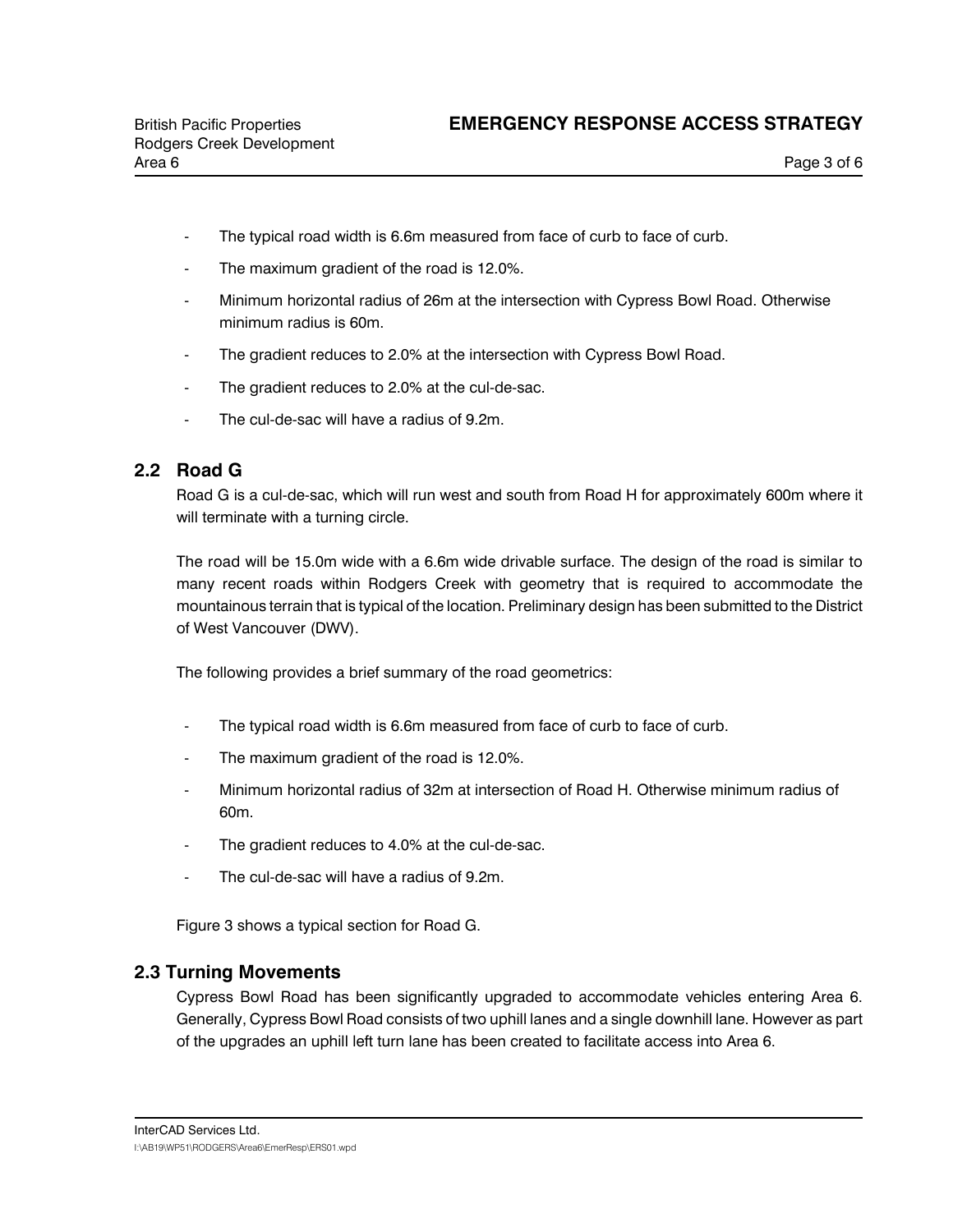The turning movements for a variety of vehicles has been considered in the design of Roads G and H. Passenger cars, (PC-1) will be able to navigate all sections of the roads while staying within their respective lanes. The critical design vehicle is considered to be the SU-9, which is equivalent to a garbage truck, and is considered to be the largest vehicle that will regularly use the road. The SU-9 will be able to navigate through the development while staying within it's own lane and the asphalt width is such that two opposing SU-9's will be able to pass safely. For the SU-9, there will be minor crossing into the opposing lane at the intersection of Roads G and H, but this is considered acceptable given the local nature of the road and the low traffic volumes.

The largest design vehicle considered was the WB-12. This vehicle is a 15.2m long semi-trailer and is considered representative of a large moving truck. A turning movement analysis has been completed and shows that this vehicle can access the development from Cypress Bowl Road without impacting other vehicles movements. However, at the intersection of Roads G and H, this vehicle will require the entire asphalt width to negotiate the corner. Given the infrequent nature of this movement, and the low traffic volumes, this is considered acceptable.

It is thought that the above design vehicles encompass the turning movements of any emergency vehicle that is required to access the development.

On street parking is not permitted on Roads G and H so the full drivable width should always be available to emergency vehicles.

### 2.4 Emergency Access Routes

#### 2.4.1 General

As mentioned above, Area 6 will primarily be accessed from the intersection of Road H and Cypress Bowl Road. Cypress Bowl Road is a three-lane Provincial Highway and provides a reliable vehicular connection to Highway One. However, should Cypress Bowl Road become blocked between Area 6 and Highway One, Chippendale Road provides an alternative route to access and exit Area 6. Chippendale Road is a significant collector road with an 8.0m wide drivable surface.

#### 2.4.1 Emergency Access from Road H (HEAR)

Standard access for emergency vehicles to Road H will be from Cypress Bowl Road. However in order to provide an alternative route, should access to Cypress Bowl Road become temporarily unavailable, an emergency access route will be provided to the west.

An access road, with a minimum 4.0m drivable surface, will be constructed from the cul-de-sac bulb west until it intercepts an existing, disused logging road. This logging road will be improved to make it accessible by 4x4 vehicles. Upgrading this logging road will allow access to the connecting Fern Fire Access Road (FFAR). The FFAR already connects west to Powerline Road, which connects to Eagle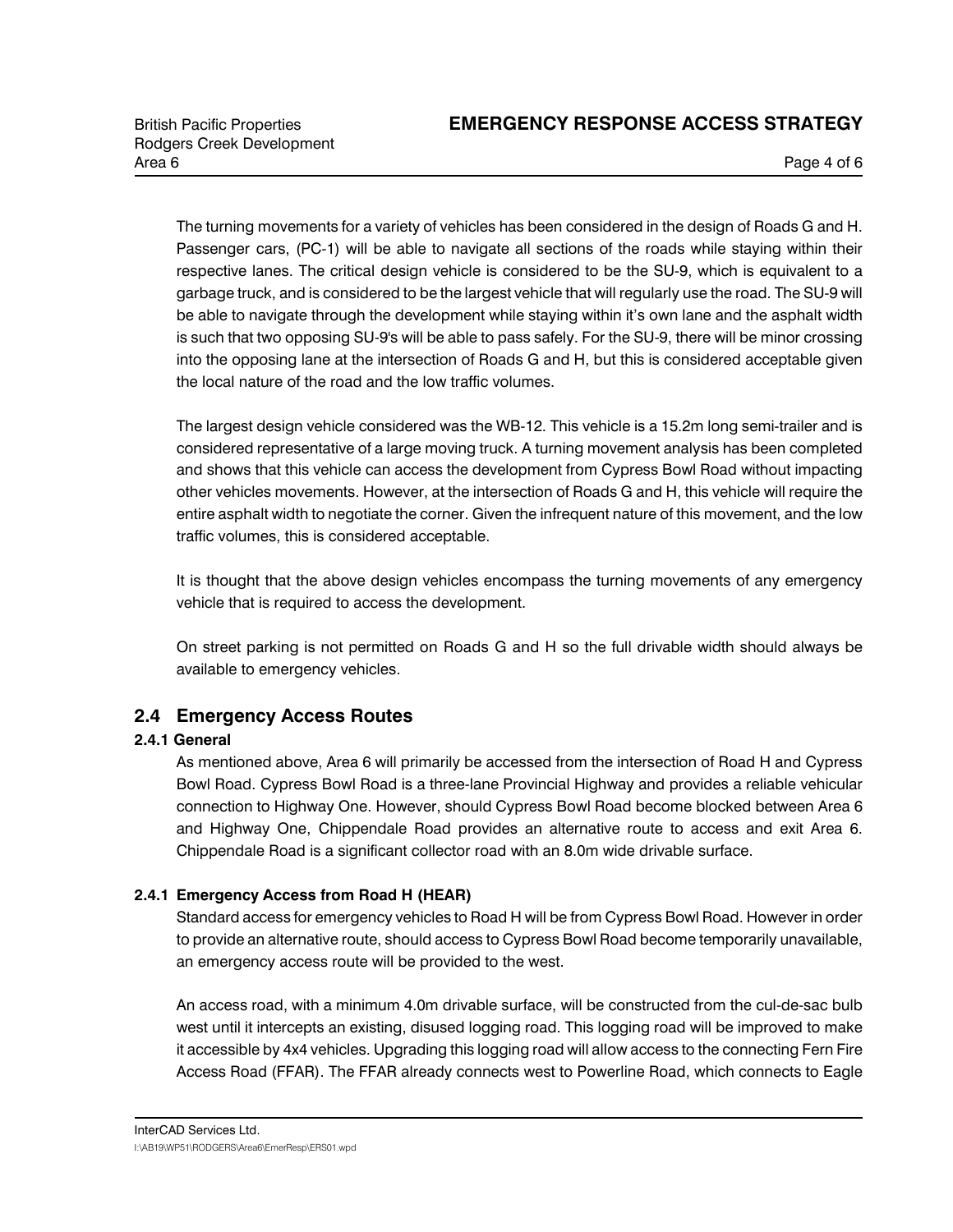Lake Access Road and on to Cypress Bowl Road. This section of the FFAR is already drivable in a 4x4 vehicle. The existing section of FFAR east of the logging road connection will be improved to allow for 4x4 vehicle access, which will provide an access route along the entire Northern boundary of Area 6.

Refer to Figure 4 for clarification of the proposed alignments.

It should be noted, and without making presumptions with respect to the outcome of the Cypress Village development approval process, that it is possible to connect Road H to either, or both, Eagle Lake Access Road or Cypress Bowl Road using a road designed to municipal standards.

#### 2.3.4 Emergency Access from Road G (GEAR)

Standard access for emergency vehicles to Road G will be from Cypress Bowl Road and Road H. However in order to provide a second, alternative route, should access to Cypress Bowl Road become temporarily unavailable an emergency access route will be provided to the west.

As part of the Rodgers Creek ADP it was agreed that a trail, or Upper Mountain Path, would be constructed between Area 6 and the future Cypress Village. This Upper Mountain Path was intended to be 2.0m wide and have a gravel surface. In order to provide improved emergency access, it is proposed that this Path be upgraded to be 3.0m wide, and be capable of supporting light vehicle use in an emergency context. It is anticipated that the Upper Mountain Path would be accessible by light utility vehicles such as "Gator"-type maintenance vehicles, or "side-by-side" type recreational vehicles, or their derivatives. The Upper Mountain Path would have maximum grades of 8%. An access road, with a minimum 4.0m drivable surface, would be created from the west end of Road G to the Path, with a maximum grade of 12%. Road H will be linked to Road G, and therefore the Upper Mountain Path, by connecting walking trails.

#### 2.5 Hydrants

Hydrants will be installed along both Roads G and H to the DWV standard with a minimum spacing of 150m.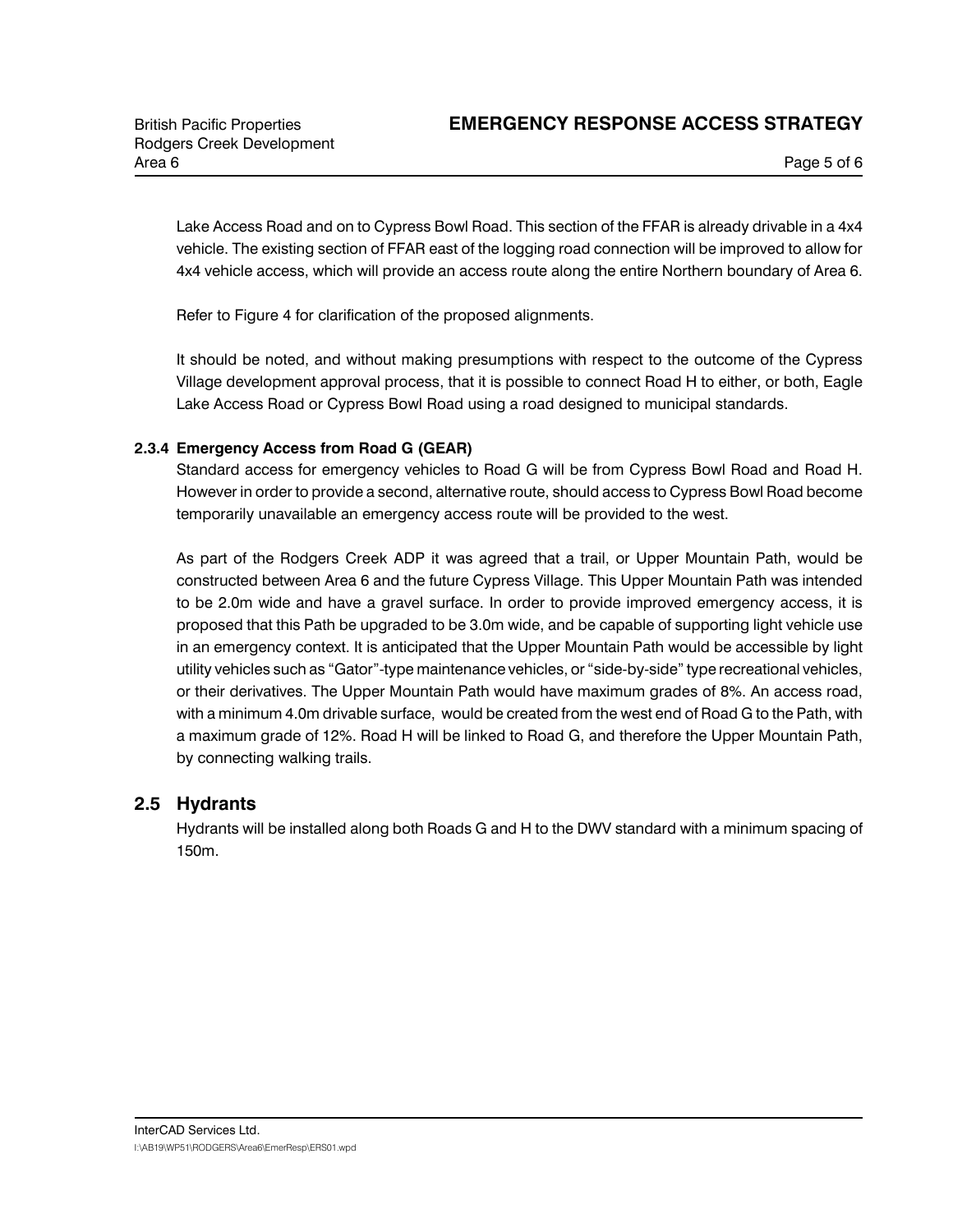### British Pacific Properties **EMERGENCY RESPONSE ACCESS STRATEGY**

Page 6 of 6

### **FIGURES**